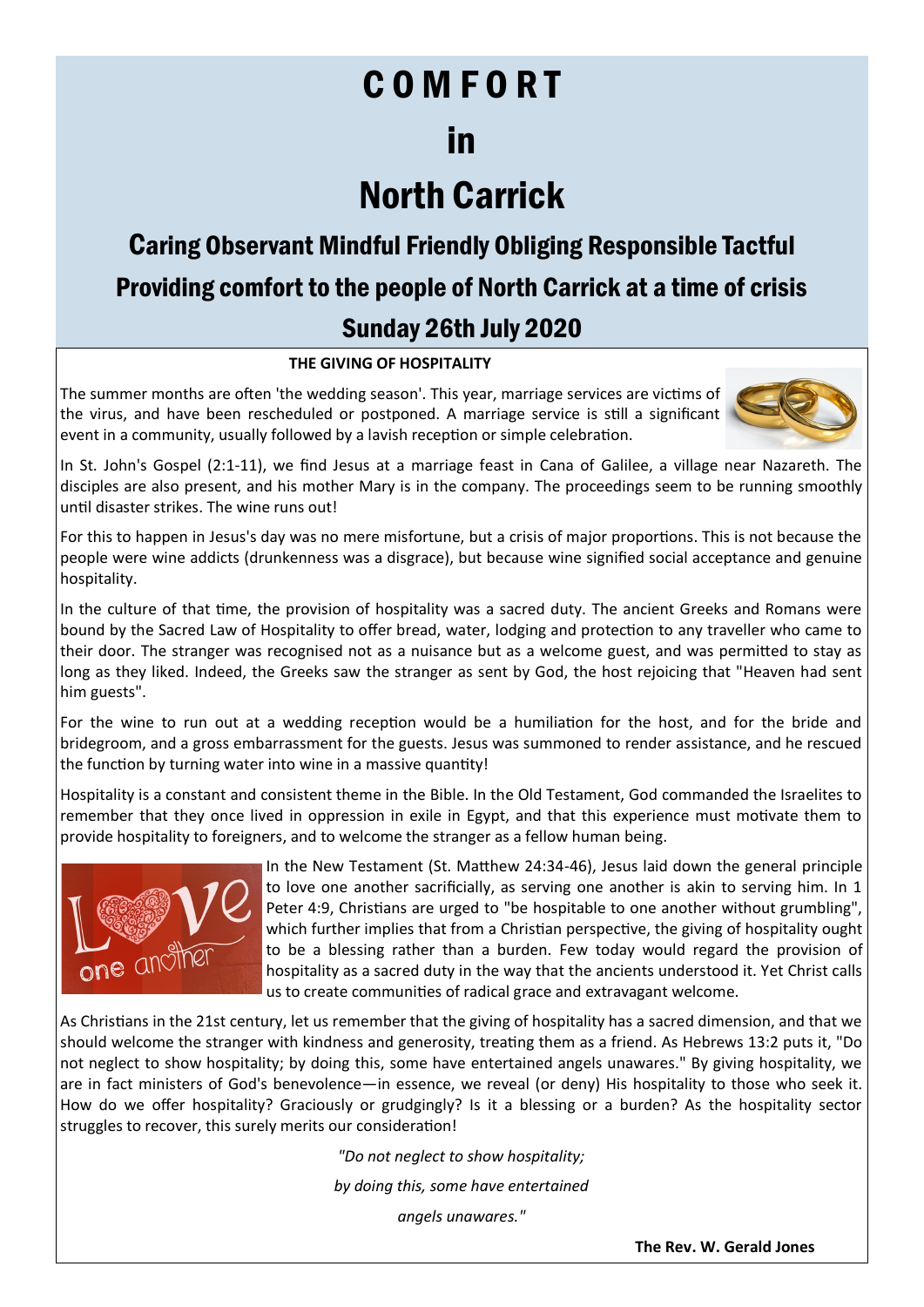One of the things we can learn from Jesus is how he got his message through to people. We are told that he spoke with authority. He used parables to teach about so many things and today they still bring wisdom to our 21st century lifestyle. Being fully aware that man's limitations and conditioning would not change much, Jesus trusted that a good yarn would pass on the message better to most of us than speaking in terms of philosophy or theology. Centuries later they would even inspire great works of art such as Rembrandt's Prodigal Son

Unwilling to water down the truth, often unpalatable to our ears, he was nevertheless willing to tailor how he presented it. He explained to his disciples that parables were simply tools required because people's minds were dulled (perhaps by previous social or religious convictions).



Today not much has changed. Perhaps, subject as we are to multiple media suggestions, we cling just as obstinately, if unconsciously, to pre-conceived ideas or are unaware how much we can be influenced by other people. Maybe closed ears are not as uncommon among us as we might imagine. It is still hard to get the message into the marketplace.

In his parables Jesus likens our faith to treasure which in value outdoes any other possession or opportunity afforded by life. He considers it worth much sacrifice, something which we should seek unceasingly to search into and nurture.

The present pandemic may have made us even more sure where our treasure lies. Earthly banks hold nothing to compare, nor is this treasure related in any way to worldly successes nor reduced by the more negative human experiences of fear and uncertainty. Knowing Jesus as we can, as companion and brother, as well as Lord, we are rich beyond measure.

Jesus' parables, when applied or adapted to suit present day circumstances, are exactly tailored to our specific needs.

#### **Ellen Hawkes**

#### **Lynne Rankin Maybole Parish Church**

Hi all, when I reread my article for last week's comfort newsletter, I thought I came across a bit down and that's not really like me. I am more a positive people person. So I've spent some time this week contemplating my mental health and well-being—after all we have just survived, what for many of us, will be the most restrictive five months of our lives.

The freedoms and basic human rights that we have daily taken for granted were cut back and we were left in isolation, within the confines of our own homes.

No wonder if our mental health and well-being are adversely affected. And yet I found solace as so many of us have, in scripture. The comforting words of the psalms, the inspiration of the gospels, the life lessons of the book of Acts. And of course time spent in prayer is never wasted.

But one thing which stood out for me was the power of the human mind. One of the trailers on the BBC during the pandemic showed an elderly gentleman still smiling saying "in my mind I'm free, I can go anywhere". It was for me one of the most powerful images of this difficult time.

Our Creator, our God has given us so many great and wonderful gifts—our family and friends, our church communities, our wonderful planet and our amazing bodies. But he has also gifted us with a wonderful mind that can travel anywhere in reality and in our imagination.

We need not feel hemmed in or anxious about travelling forward if we put our trust in God. And thank Him again for hearts and minds to love and serve him.

My picture this week is of my car, which is an odd thing to have as I can't drive, but it is also a symbol of the freedom we are getting back gradually as we ease out of lockdown.



Have a good week folks,

Lynne